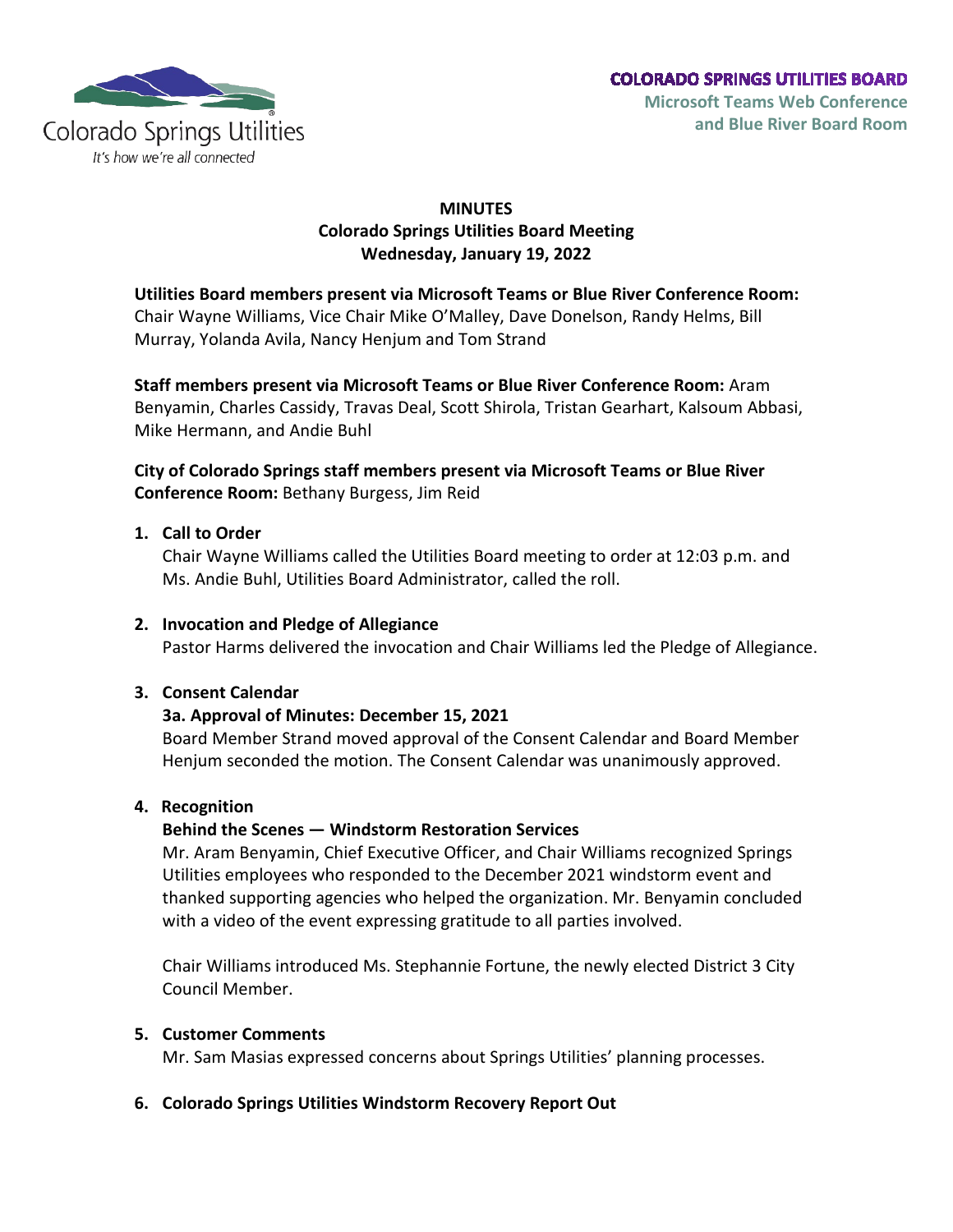Mr. Benyamin introduced the Windstorm Recovery Report Out agenda item and Mr. Charles Cassidy, Energy Construction Operations Maintenance General Manager, explained how safety was Springs Utilities' highest priority during the windstorm event. He said the storm was equivalent to a category two hurricane, which caused historic damage to the organization's electric system and overhead infrastructure.

Mr. Cassidy outlined and discussed the incident's timeline of events, explaining how priority of work and influencing factors were categorized throughout the entire repair process. He discussed in detail how Springs Utilities achieved full system restoration yet the community is still in a recovery phase from the event.

Mr. Cassidy compared the December 2021 windstorm to the January 2017 windstorm in Colorado Springs and concluded with a summarization of total system damages, utilized resources and estimated costs. He said an after-action report is in progress to review the windstorm and opportunities for improvement for future events.

Board members thanked Springs Utilities staff again for their hard work during the windstorm event.

Mr. Masias expressed concerns about how power outages were reported and updated online.

Ms. Theresa Gazzara, citizen, also expressed concerns about how and when Springs Utilities restored power to citizens but said Mr. Cassidy's presentation was informative and answered her questions.

Mr. Benyamin said once the windstorm after-action report is done, the Utilities Board and public will be able to review it.

### **7. Compliance Reports**

- Infrastructure (I-6)
- Annual Board Evaluation (C-2)
	- o Chair Williams said he received responses from all Board members and the discussion will be postponed to the February Utilities Board meeting.
- E-2 CEO Responsibilities
	- o Water Outlook
		- Ms. Kalsoum Abbasi, Water Planning Supervisor, discussed the Water Outlook report and explained local weather conditions as of December 31, 2021. She explained visual representations of U.S. Drought Monitors in Colorado from November 23, 2021 to January 11, 2022 and snow water equivalent maps of the Arkansas River and Colorado River Basin.
		- Ms. Abbasi reviewed monthly water usage for December 2021 compared to 2001, as well as total annual water use. She said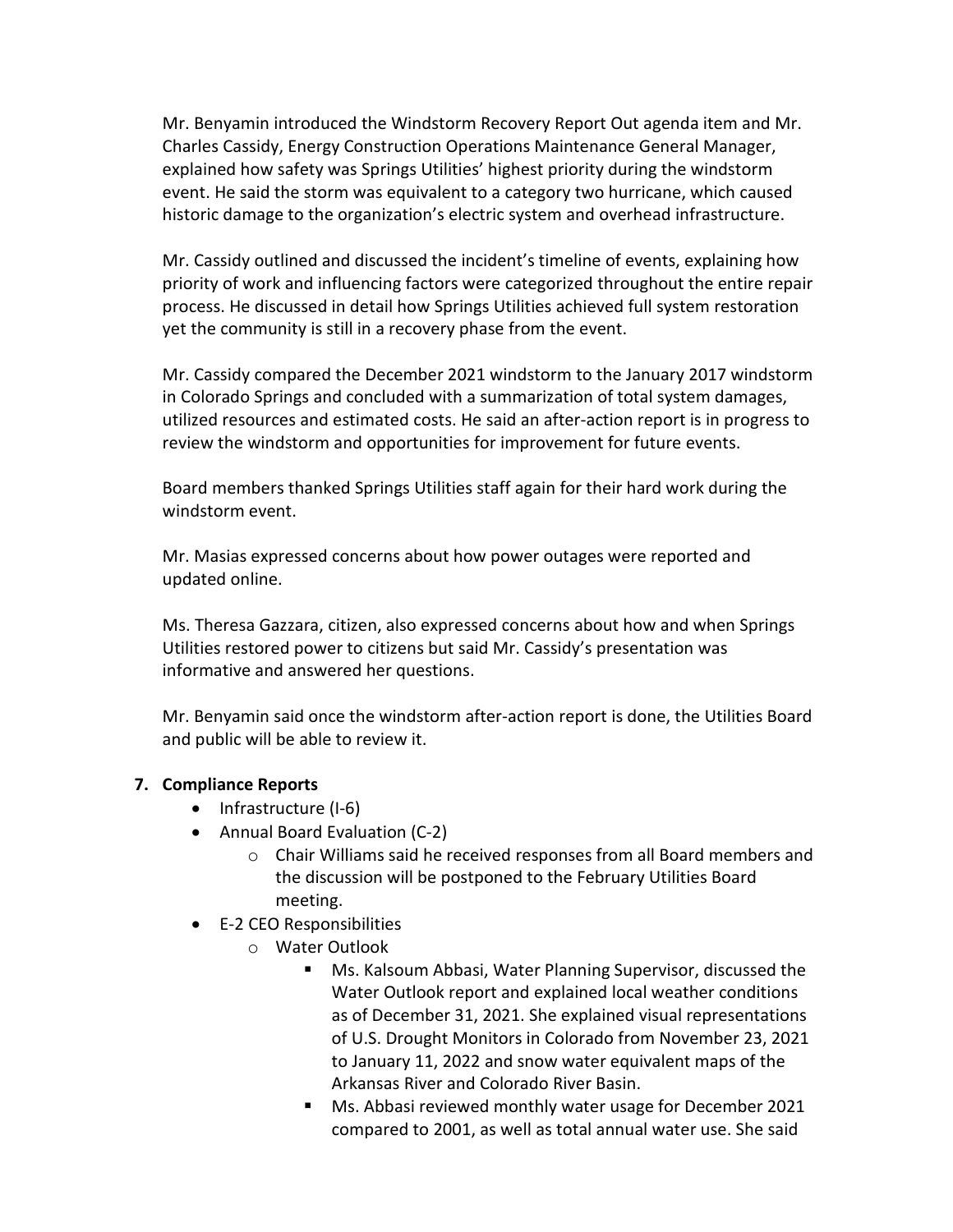Colorado Springs' system wide water storage is above average, and then reviewed the monthly storage percent of capacity.

Chair Williams explained that compliance reports are on the agenda by exception and asked if there were any questions. There were none.

**8. Items Called Off Consent Calendar** None

### **9. Fuel Related Rates - Electric Cost Adjustment and Gas Cost Adjustment**

Mr. Scott Shirola, Pricing and Rates Manager, provided an overview of this topic and explained the natural gas prices as of December 31, 2021. He said the gas market fundamentals from October 2021 are still true, but the warm weather has helped mitigate their impacts.

Mr. Shirola explained both the electric cost adjustment (ECA) and gas cost adjustments (GCA) projections for January 2022 and the decreased amounts for residential, commercial, and industrial customers. He said sample total monthly bill calculations for current and proposed assume:

- Residential 30 days, 700 kWh (Electric), 60 Ccf (Natural Gas), 1,100 cf (Water Inside City Limits), and 700 cf (Wastewater Inside City Limits)
- Commercial 30 days, 6,000 kWh (Electric), 1,240 Ccf (Natural Gas), 3,000 cf (Water Inside City Limits), and 3,000 cf (Wastewater Inside City Limits)
- Industrial 30 days, 400,000 kWh and 1,000 kW (Electric), 12,400 Ccf (Natural Gas), 50,000 cf (Water Inside City Limits), and 50,000 cf (Wastewater Inside City Limits)

Mr. Shirola discussed seasonal and residential natural gas bill impacts and explained average monthly usage. He said actual bill impacts will vary based on individual customer usage, and individualized impacts can be estimated using Springs Utilities' bill calculator. Mr. Tristan Gearhart, Chief Financial Officer, also explained how rate increases and decreases are initially communicated and projected, and how usage and volume changes are applied to monthly bills.

The Utilities Board referred this item to City Council on January 25, 2022 as Regular Business.

### **10. 2022 Pikes Peak Geospatial Alliance (PPGA) Orthoimagery Project**

Ms. Bethany Burgess, City Attorney's Office – Utilities Division, introduced and provided background information about the Pikes Peak Geospatial Alliance (PPGA) Orthoimagery Project. She said the purpose of this project is cost sharing for digital aerial photography and geo-spatial products acquired on a biennial basis. She listed current members and additional non-member participants and explained how Springs Utilities is the lead agency on this project.